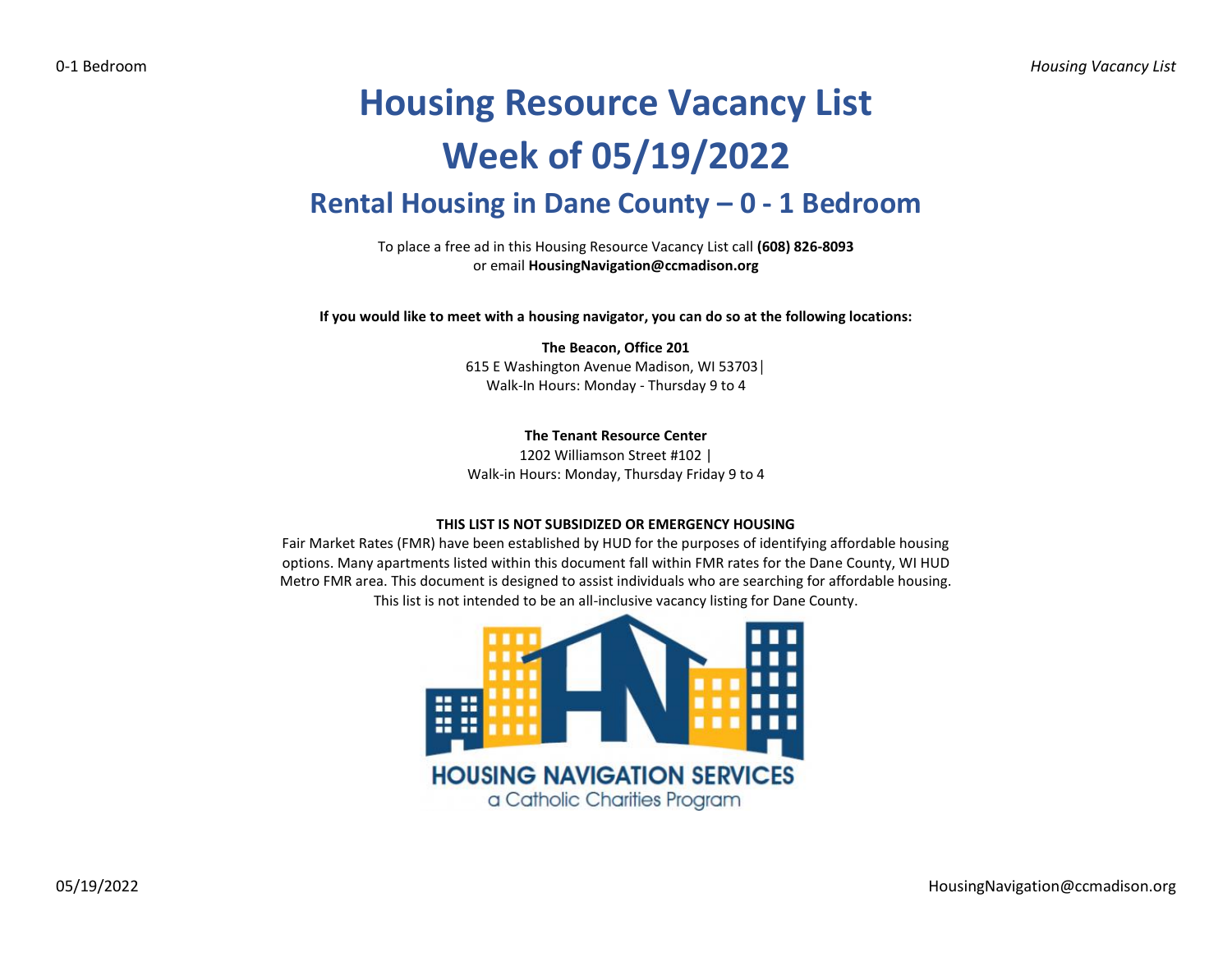0-1 Bedroom *Housing Vacancy List*

## **Madison Area Guidelines:**

**Central:** West of Yahara River: East of Lake Street. **East:** South of Commercia/Highway 30/Aberg Avenue: East of Yahara River. May include Town of Burke, Town of Blooming Grove.

**North:** North of Commercial/Highway 30/Aberg Avenue. **South:** South of Haywood Drive, Lake Wingra, Odana Road, Schroeder Road, Valley View Road

**West:** West of Lake Street; North of Aboretum Drive, Lake Wingra, Odana Road, Schroeder Road, Vallet View Road.





Please Be aware that not all areas in Madison fall under the City of Madison's Tenantlandlord laws. In order to determine the exact township of a location, type the address into Access Dane, http://accessdane.co.dane.wi.us/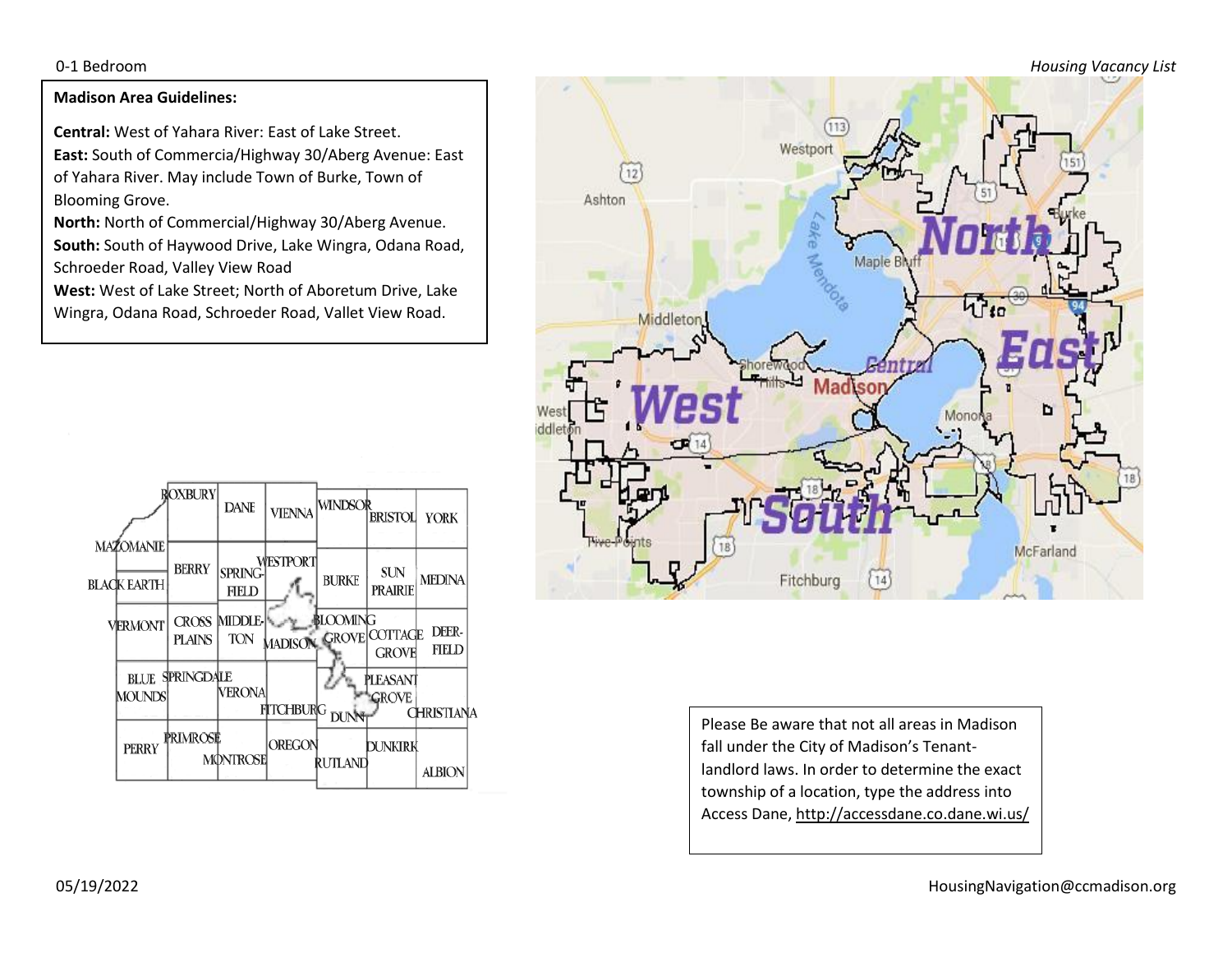| 0-1 Bedroom    |              |                                   |                      |                                                                                                                                                                                                                                                                                                                                                                                                                                                                                                                                                                                                               | <b>Housing Vacancy List</b> |
|----------------|--------------|-----------------------------------|----------------------|---------------------------------------------------------------------------------------------------------------------------------------------------------------------------------------------------------------------------------------------------------------------------------------------------------------------------------------------------------------------------------------------------------------------------------------------------------------------------------------------------------------------------------------------------------------------------------------------------------------|-----------------------------|
| <b>REGION</b>  | <b>PRICE</b> | <b>Name</b>                       | <b>CONTACT</b>       | <b>DESCRIPTION</b>                                                                                                                                                                                                                                                                                                                                                                                                                                                                                                                                                                                            | <b>AVBLE</b>                |
|                |              |                                   |                      | Efficiencies   2022 Fair Market Rate set at \$929 per month or<br>lower                                                                                                                                                                                                                                                                                                                                                                                                                                                                                                                                       |                             |
| <b>Central</b> | \$829        | <b>135 S HANCOCK</b><br><b>ST</b> | $(608)$ 420-<br>5827 | LOCATED RIGHT BY THE CAPITOL SQUARE AND LAKE MONONA!                                                                                                                                                                                                                                                                                                                                                                                                                                                                                                                                                          | <b>Now</b>                  |
| <b>Central</b> | \$900        | 445 N. LAKE ST                    | $(434)$ 305-<br>8903 | studio available from 06/01/22 - 8/14/22 for \$900/month plus<br>utilities<br>contact Jake Greenberg (434) 305-8903 email jake@greenberg.ch<br>445 North Lake Street houses both one bedroom and studio units<br>on the second and third floors of the building with many being<br>recently renovated. Located on the corner of State Street and<br>North Lake Street, this location is ideal for anyone wanting to be<br>near the UW Madison campus or downtown Madison. Come<br>check out these gorgeous apartments today! Resident only paid<br>parking available at 241 Langdon - subject to availability | 6/1/2022                    |
| <b>Central</b> | \$620        | 427 W MAIN ST                     | $(608)$ 251-<br>8777 | Wonderful apartments located in the heart of downtown<br>Madison. Spend a weekend at the farmers market during the<br>spring or on the steps of the Capitol during the fall festivals.<br>Galley style kitchen intercom accessibility private bathrooms with<br>tub/shower combo A/C and laundry on site. Some units are newly<br>remodeled.                                                                                                                                                                                                                                                                  | 9/1/2022                    |
| <b>Central</b> | \$710        | <b>15 N HANCOCK ST</b>            | $(608)$ 251-<br>8777 | Large efficiencies and one bed located just a few blocks from the<br>Capitol. All units have big picture windows that allow ample<br>sunlight throughout the apartment. Controlled access A/C. Credit<br><b>Score Requirement.</b>                                                                                                                                                                                                                                                                                                                                                                            | 8/1/2022                    |
| <b>Central</b> | $$845 - 925$ | 502 E MAIN ST                     | $(608)$ 467-<br>2001 | CENTRALLY LOCATED ONLY A SHORT WALK FROM EVERYTHING<br><b>DOWNTOWN MADISON HAS TO OFFER. 2 BLOCKS FROM THE</b><br>CAPITOL, 2 BLOCKS FROM JAMES MADISON PARK.                                                                                                                                                                                                                                                                                                                                                                                                                                                  | 7/1/2022                    |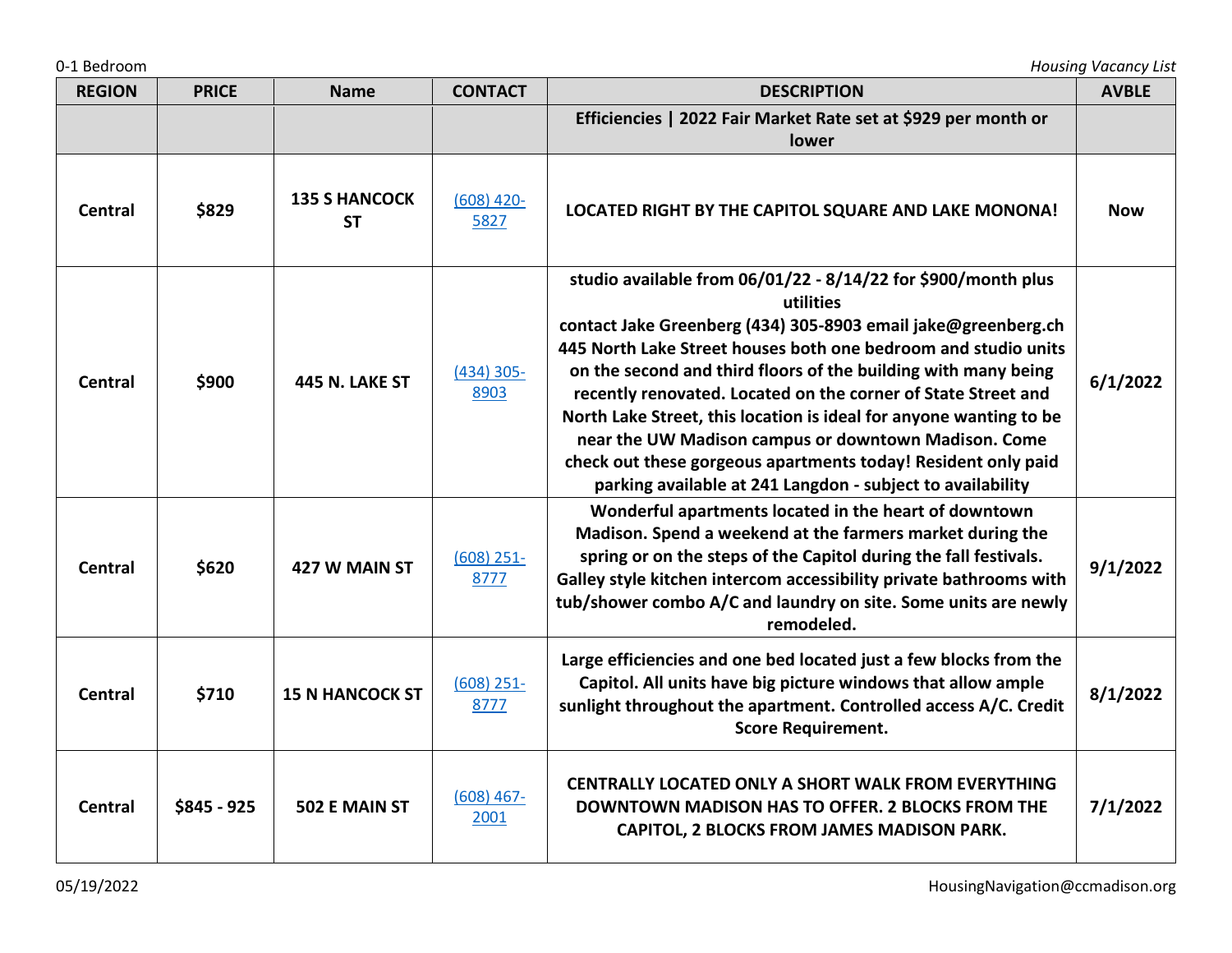| <b>Central</b>   | \$800 - \$850 | Courtyard<br><b>Apartments</b>              | $(608)$ 229-<br>1955  | central location gives you instant access to public transportation,<br>bike paths, major roads and pedestrian walkways. You can be just<br>about anywhere in our beautiful city within a short walk, drive,<br>bus or bike ride.                                                                                                                                          | <b>Now</b> |
|------------------|---------------|---------------------------------------------|-----------------------|---------------------------------------------------------------------------------------------------------------------------------------------------------------------------------------------------------------------------------------------------------------------------------------------------------------------------------------------------------------------------|------------|
| <b>Central</b>   | \$918         | <b>Ambassador West</b><br><b>Apartments</b> | $(608)$ 440-<br>2456  | Ambassador West is ideally located in the famous Mifflin Street<br>neighborhood. You can completely immerse yourself in the<br>culture and entertainment of downtown Madison. Ambassador<br>West provides convenience being just four blocks from the<br>Capitol, two blocks from the historic State Street and less than<br>half a block from Capitol Centre Market.     | <b>Now</b> |
| <b>Central</b>   | \$845         | <b>126 S FRANKLIN</b><br><b>ST</b>          | $(608)$ 467-<br>2001  | CENTRALLY LOCATED ONLY A SHORT WALK FROM EVERYTHING<br><b>DOWNTOWN MADISON HAS TO OFFER. 2 BLOCKS FROM THE</b><br>CAPITOL, 2 BLOCKS FROM JAMES MADISON PARK.                                                                                                                                                                                                              | 6/1/2022   |
| <b>Central</b>   | \$735         | 134 E Johnson                               | $(262)$ 475-<br>1382  | <b>Excellent location to campus and James Madison Park. Only</b><br>blocks away from beautiful Lake Mendota. Only a few minutes<br>walk from shopping, dining and nightlife. Very spacious<br>apartments with a variety of unique floor plans. Water, hot<br>water, and trash included in the rent.                                                                       | 8/1/2022   |
| East             | \$675         | <b>Wisconsin Metro</b><br><b>Apartments</b> | $(608) 690 -$<br>5961 | Income restrictions apply to some or all residents. Contact the<br>community for more information.                                                                                                                                                                                                                                                                        | <b>Now</b> |
| <b>Fitchburg</b> | \$850         | 3080 COUNTY<br><b>HIGHWAY</b>               | $(608)$ 251-<br>8777  | Month to month rental available. This location overlooks the<br>Capital City Bike Trail. Situated in the center of nature with wild<br>turkeys and deer roaming in the early morning and at dusk. The<br>FURNISHED studio units are available to rent on a month-to-<br>month short-term lease basis. Rent includes all utilities FREE<br>parking AC Cable TV & Internet. | 6/1/2022   |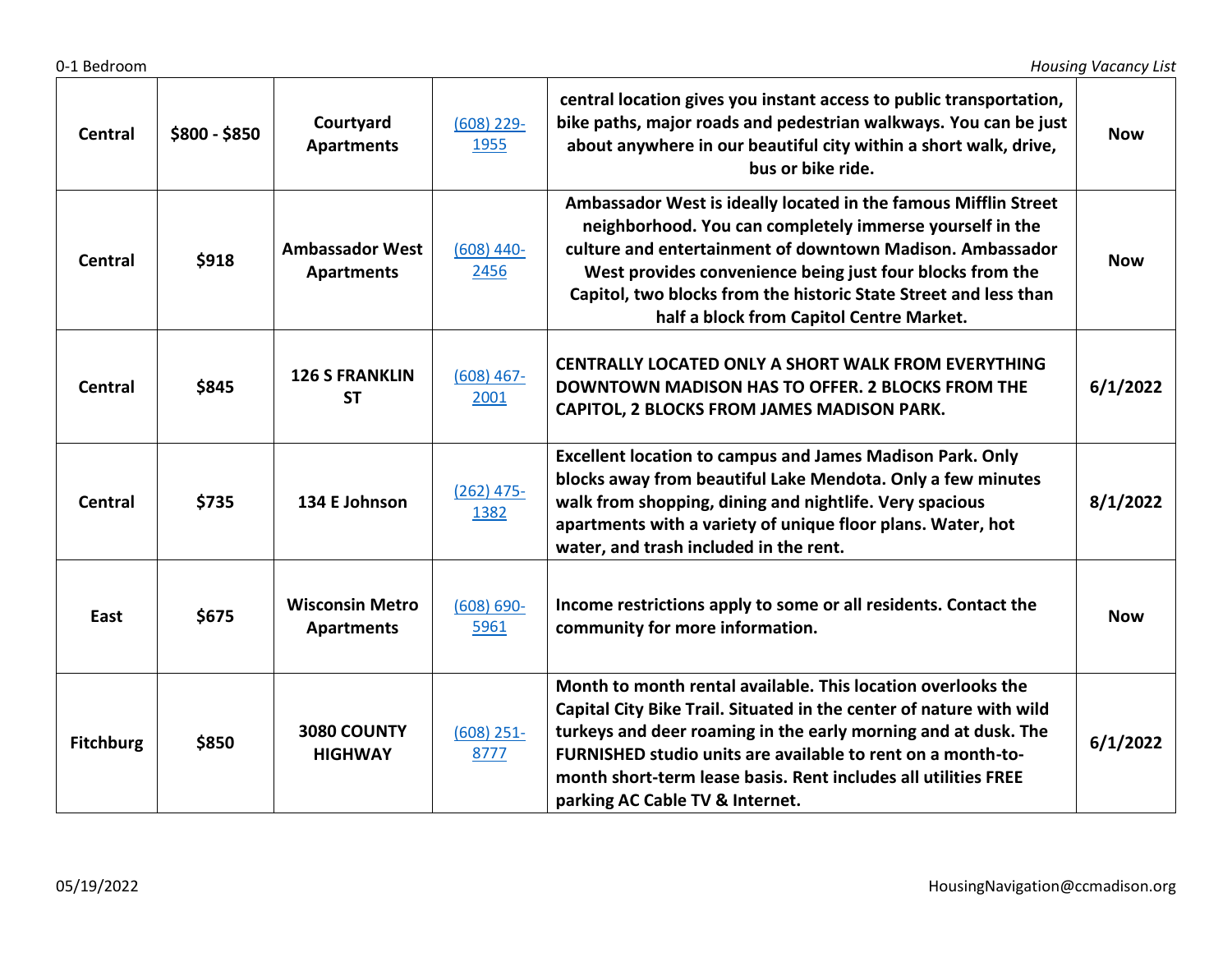| <b>Fitchburg</b> | \$899        | 2411 Tawhee Dr                            | $(608)$ 238-<br>2044  | Cat freindly studio apartment in Fitchburg. One spot in<br>underground garage.                                                                                                                                                                                                                                                                                                                                  | 8/1/2022   |
|------------------|--------------|-------------------------------------------|-----------------------|-----------------------------------------------------------------------------------------------------------------------------------------------------------------------------------------------------------------------------------------------------------------------------------------------------------------------------------------------------------------------------------------------------------------|------------|
| <b>Fitchburg</b> | \$839        | <b>Chalet Gardens</b>                     | 608-271-8601          | Surround yourself with nature, lush landscaping and mature<br>trees. Chalet Gardens is a friendly community located on over<br>eight acres in a park-like setting. We have chalet style apartments<br>and cottages to suit your lifestyle and place you close to everyday<br>needs. Conveniently located off Verona Road with easy access to<br>the beltline, Epic, Capital City Bike Trail, Bus Stop and more. | <b>Now</b> |
| <b>Middleton</b> | \$699        | <b>6418 University</b><br>Ave             | $(608)$ 238-<br>2044  | One spot off street parking. Laundry unit in building. No pets<br>allowed.                                                                                                                                                                                                                                                                                                                                      | 9/1/2022   |
| <b>Middleton</b> | \$885        | <b>Arbor Lakes</b>                        | 608-319-1890          | Arbor Lakes has quick access to downtown Madison, the<br>University of Wisconsin-Madison, and all entertainment the area<br>provides. Your future home comes with air conditioning, heating,<br>ceiling fans, and storage units. Experience Wisconsin at its best<br>with our comfortable, pet-friendly homes.                                                                                                  | 7/6/2022   |
| <b>Monona</b>    | $$625 - 720$ | <b>Pirate Island</b><br><b>Apartments</b> | $(608) 709 -$<br>7935 | Surrounded by the Yahara River and within walking distance of<br>the lake loop bike path, paddle rentals, new live outdoor music<br>venue, neighborhood restaurants, iceskating rink, coffee shops,<br>and hotels, some buildings include utilities.                                                                                                                                                            | <b>Now</b> |
| <b>North</b>     | \$820        | <b>Cherry Tree</b><br><b>Crossing</b>     | 844-894-9684          | Cherry Tree is close to a variety of retail stores, American Parkway, East<br>Towne Mall, Madison College, Globe University and many restaurants<br>and parks. We have easy access to the interstate or downtown and<br>convenient access to the bus line. Ample off-street parking is available<br>for all residents. Underground parking is an option. Cats are allowed.                                      | 8/1/2022   |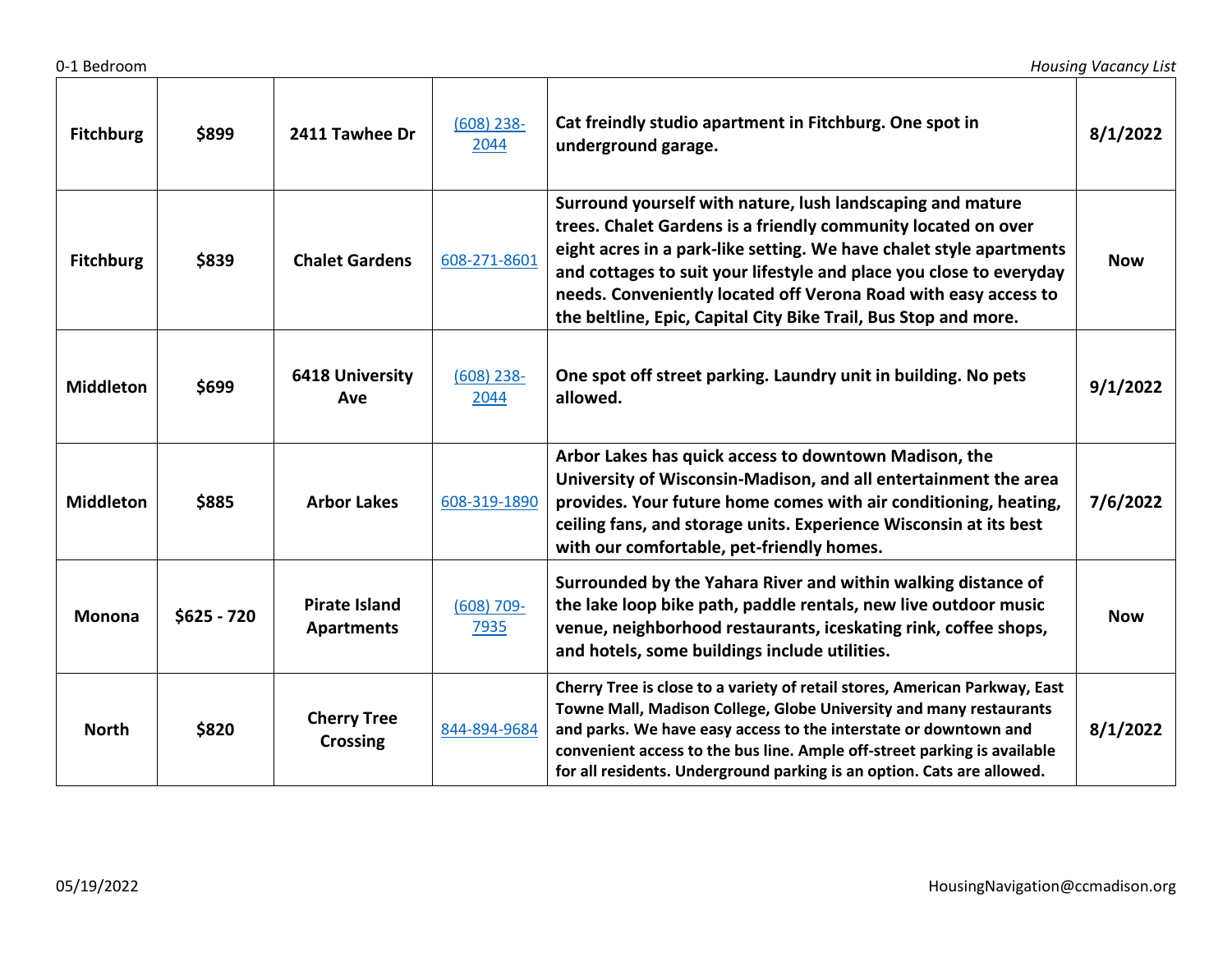| South | \$850         | Liberty<br><b>Apartments</b>                             | $(844) 508 -$<br>6611 | 1 Month Free. Terms and Conditions apply. Only valid with 12<br>month lease. Newly Renovated Apartments in the heart of<br>Madison, WI!                                                                                                                                                                                                                                                                                                                                                                                            | <b>Now</b> |
|-------|---------------|----------------------------------------------------------|-----------------------|------------------------------------------------------------------------------------------------------------------------------------------------------------------------------------------------------------------------------------------------------------------------------------------------------------------------------------------------------------------------------------------------------------------------------------------------------------------------------------------------------------------------------------|------------|
| South | \$730         | <b>Park House</b><br><b>Apartments</b>                   | $(608)$ 255-<br>3064  | Park House Apartments is an updated prairie-style apartment<br>community with lots of unique amenities in its spacious studio,<br>one, and two bedroom apartment homes. When you're not<br>relaxing in your spacious apartment, you'll be able to enjoy the<br>rooftop patios that offer breathtaking views of the city. Start<br>your vehicle in the underground parking garage, or hop on the<br>nearby bus-line, and in just five minutes you'll be able to study at<br>the UW Campus or explore charming downtown Madison, WI. | 6/30/2022  |
| South | \$790 - \$835 | <b>Seven Oaks</b><br><b>Apartments</b>                   | 608-440-8932          | Seven Oaks Apartments is conveniently located in Madison, WI.<br>Exercise on state-of-the-art equipment, enjoy our spacious<br>community room with an attached kitchen, and use the FREE<br>internet in your home and on new computers in the Business<br>Center while children play on our newly installed playground.                                                                                                                                                                                                            | <b>Now</b> |
| West  | \$810         | <b>1313 TEMKIN AVE</b>                                   | $(608)$ 251-<br>8777  | Live at Harbor Arms Apartments, located right off of University<br>Avenue on a bus line, just minutes from the VA and UW Hospitals,<br>dining, shopping, and entertainment. There are already several<br>updated units with more to come! Many units have private walk-<br>up entrances, and off-street parking is included with every unit.<br>Call today to schedule your appointment. NOTE: credit score<br>requirement must be met, please inquire with leasing staff for<br>additional information.                           | 8/1/2022   |
| West  | $$880 - 900$  | <b>TIMBERLAKE</b><br><b>VILLAGE</b><br><b>APARTMENTS</b> | 608-277-8107          | Not only will you enjoy the beautiful views at Timberlake Village,<br>but also our stylish and unique floor plans. Conveniently located<br>on Watts Road off Gammon Road near West Towne Mall.                                                                                                                                                                                                                                                                                                                                     | <b>Now</b> |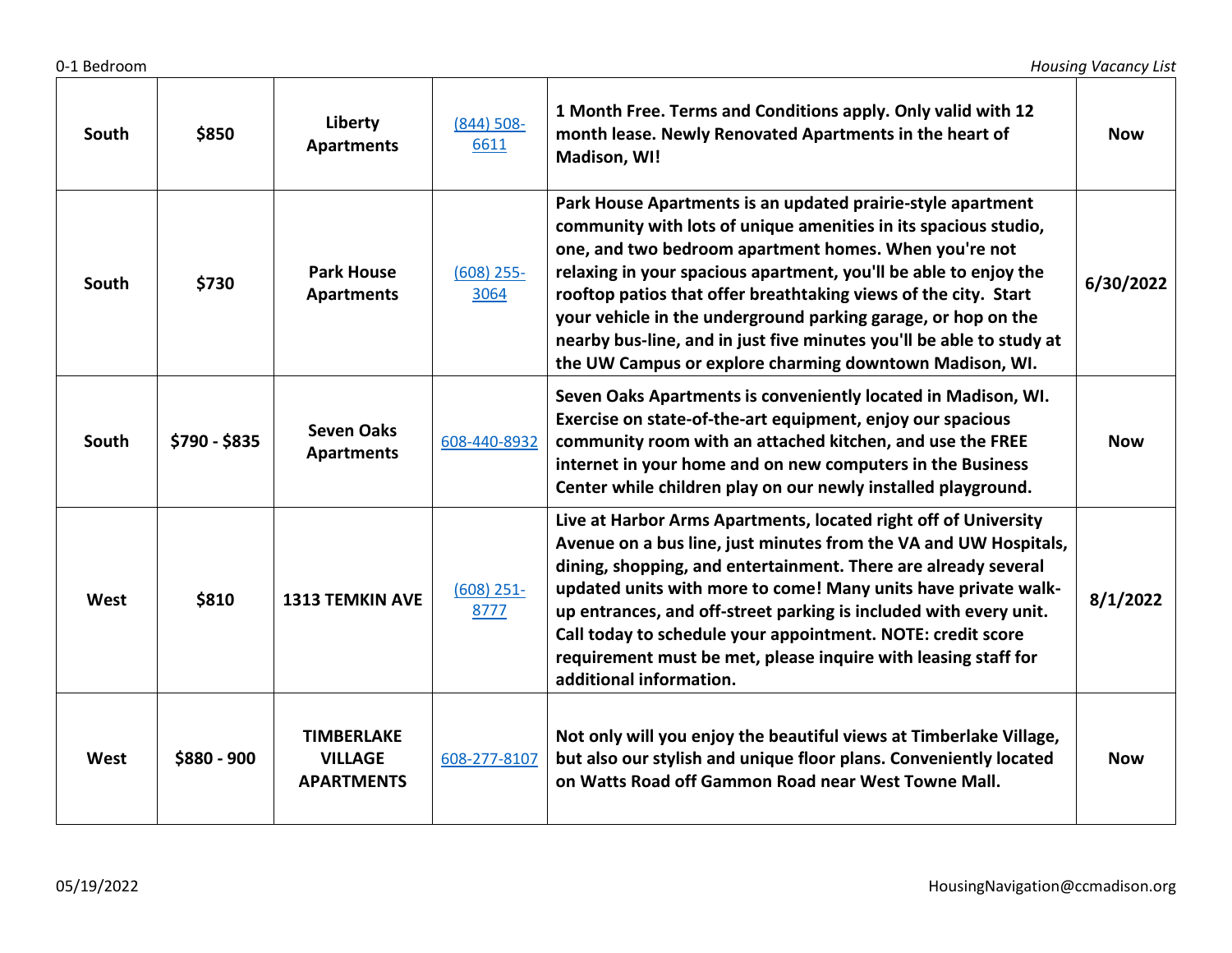| West    | \$775       | Country<br><b>Meadows</b>            | 844-282-7563         | The 6840 Schroeder Rd. location in the 53711 neighborhood of<br>Madison has much to offer its residents. A wide variety of<br>amenities are available. Some of these include: smoke-free<br>options, convenient on-site parking options, and guest<br>apartments. Stop by the leasing office to talk about renting your<br>new apartment.                                                                                               | 8/1/2022   |
|---------|-------------|--------------------------------------|----------------------|-----------------------------------------------------------------------------------------------------------------------------------------------------------------------------------------------------------------------------------------------------------------------------------------------------------------------------------------------------------------------------------------------------------------------------------------|------------|
| West    | \$829 - 889 | <b>University Bay</b>                | 844-485-8095         | Enjoy University Bay's prime location by living on the near West<br>side of campus! no pets.                                                                                                                                                                                                                                                                                                                                            | <b>Now</b> |
| West    | \$860       | <b>New Fountains</b>                 | 608-807-0106         | Enjoy contemporary floor plans with open concept, light-filled<br>rooms and adjoining balconies. Indulge in kitchens with walk-in<br>pantries and generous closet space throughout. Stroll on the<br>beautifully landscaped grounds; this park like setting is the<br>perfect refuge from the noise of the city. Relax at your choice of<br>two outdoor pools; a refreshing break after a stimulating workout<br>in the fitness center. | 8/2/2022   |
| West    | \$920 - 976 | Greenbriar<br><b>Villiage</b>        | 844-289-0245         | Enjoy a wide selection of fantastic amenities at Greenbriar<br>Village. Sip a glass of wine by the fireplace, get the hook-up with<br>access to high-speed internet, and work out in the state of the art<br>fitness center. Living here you will also have access to: volleyball<br>courts, vaulted ceilings, and rentable storage units.                                                                                              | Soon       |
|         |             |                                      |                      | 1 Bedroom   2022 Fair Market Rate set at \$1076 per month or<br><b>lower</b>                                                                                                                                                                                                                                                                                                                                                            |            |
| Central | \$975       | <b>129 N BUTLER</b><br><b>STREET</b> | $(608)$ 308-<br>2510 | <b>Excellent campus location near James Madison Park and only two</b><br>blocks from beautiful lake Mendota. These apartments have a<br>variety of apartment sizes. Heat, water, hot water, and trash<br>included in rent.                                                                                                                                                                                                              | 8/1/2022   |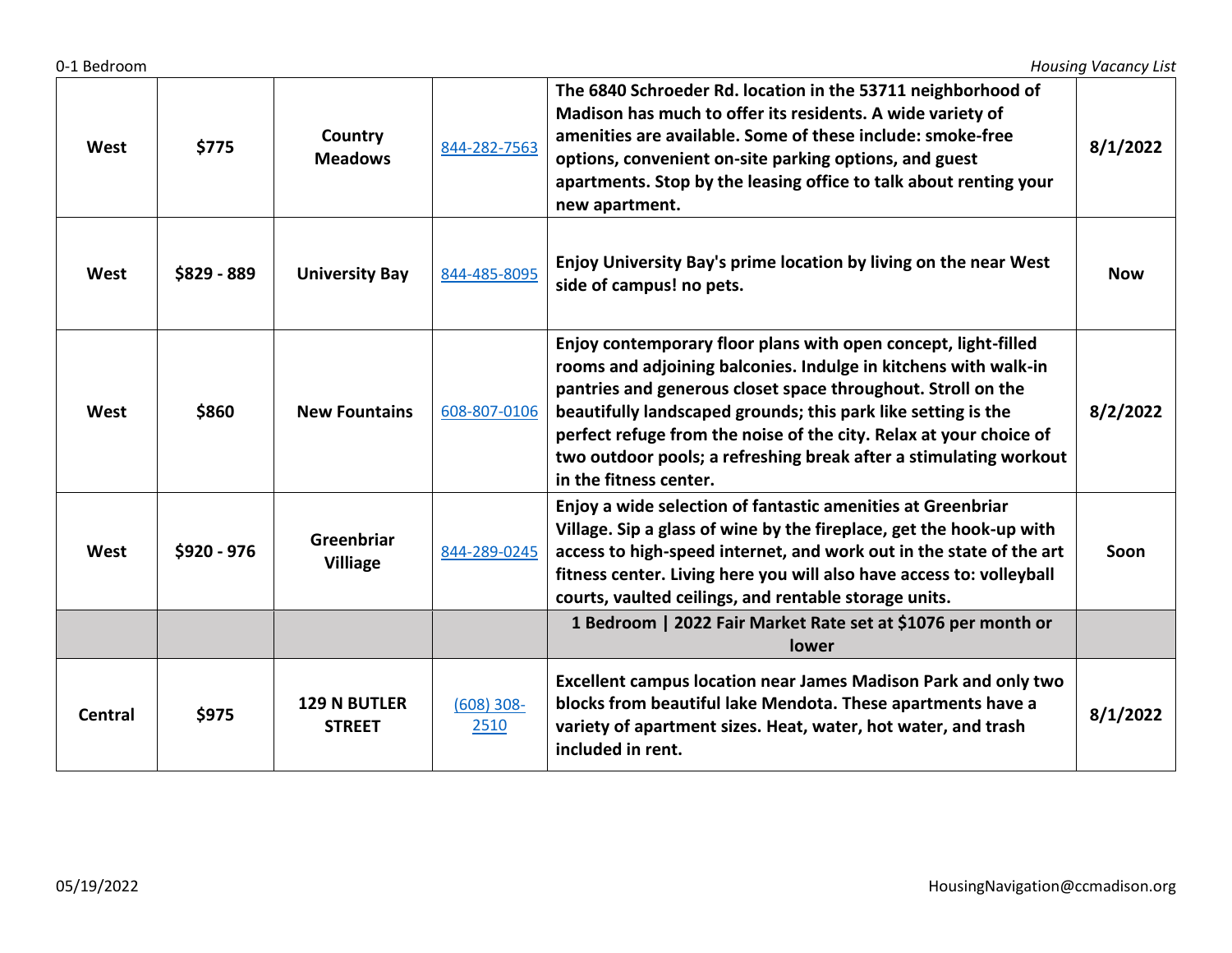| 0-1 Bedroom    |         |                                             |                       |                                                                                                                                                                                                                                                                                                                                                                                 | <b>Housing Vacancy List</b> |
|----------------|---------|---------------------------------------------|-----------------------|---------------------------------------------------------------------------------------------------------------------------------------------------------------------------------------------------------------------------------------------------------------------------------------------------------------------------------------------------------------------------------|-----------------------------|
| <b>Central</b> | \$1,189 | <b>Ambassador West</b><br><b>Apartments</b> | $(608)$ 440-<br>2456  | Ambassador West is ideally located in the famous Mifflin Street<br>neighborhood. You can completely immerse yourself in the<br>culture and entertainment of downtown Madison. Ambassador<br>West provides convenience being just four blocks from the<br>Capitol, two blocks from the historic State Street and less than<br>half a block from Capitol Centre Market.           | <b>Now</b>                  |
| <b>Central</b> | \$975   | 502 E MAIN ST                               | $(608)$ 467-<br>2001  | <b>CENTRALLY LOCATED ONLY A SHORT WALK FROM EVERYTHING</b><br>DOWNTOWN MADISON HAS TO OFFER. 2 BLOCKS FROM THE<br>CAPITOL, 2 BLOCKS FROM JAMES MADISON PARK.                                                                                                                                                                                                                    | 8/1/2022                    |
| Central        | \$1,015 | 1025 JENIFER ST                             | $(608)$ 251-<br>8777  | Quaint one bedroom apartment with hardwood floors. Close to<br>the lake, shopping, restaurants, and Willy Street. Free parking<br>behind the building!                                                                                                                                                                                                                          | 8/16/2022                   |
| <b>Central</b> | \$1,230 | <b>City Row</b><br><b>Apartments</b>        | 608-250-2551          | Cozy and eco-friendly townhomes! This certified green property is<br>located within walking distance from the Madison's Downtown!<br>This convenient location offers residents easy access to<br>transportation, biking trails, parks, various community events,<br>farmers' market, restaurants, and local shops. Certain income<br>restrictions apply. Stonehouse Development | <b>Now</b>                  |
| Central        | \$975   | 130 N Butler<br><b>Street</b>               | $(608) 308 -$<br>2510 | Excellent campus location near James Madison Park and only two<br>blocks from beautiful lake Mendota. These apartments have a<br>variety of apartment sizes.<br>All utilities included in the rent except A/C.                                                                                                                                                                  | 8/1/2022                    |
| Central        | \$975   | 129 Gorham St.                              | $(608)$ 308-<br>2510  | Excellent campus location near James Madison Park and only two<br>blocks from beautiful lake Mendota. These apartments have a<br>variety of apartment sizes.<br>All utilities included in the rent except A/C.                                                                                                                                                                  | 8/1/2022                    |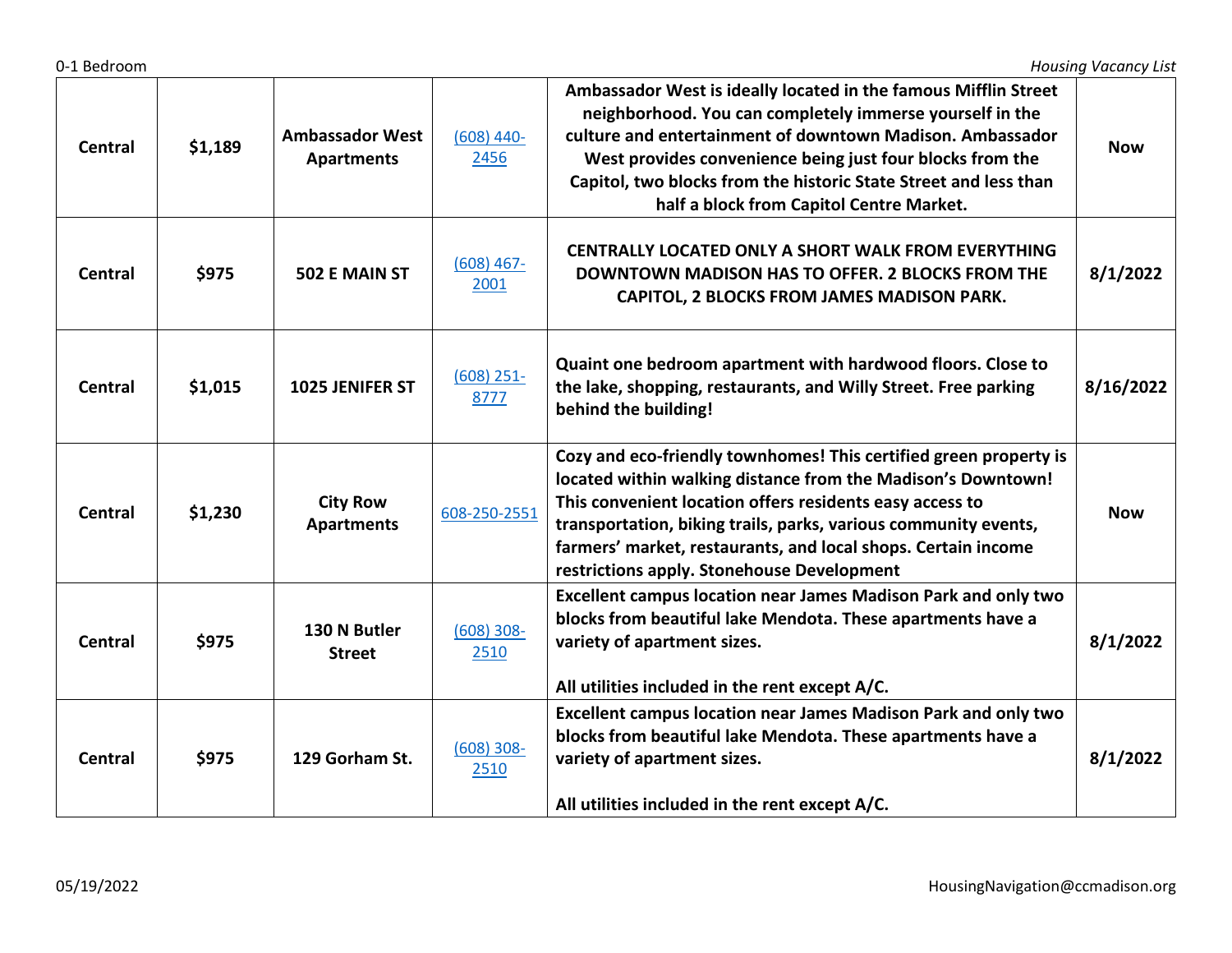| <b>Central</b> | \$1,050 | <b>Cardinal</b><br><b>Apartments</b>     | $(608)$ 255-<br>3064  | The Cardinal Apartments located Downtown Madison, WI offer<br>many quality features and amenities. Its unique location offers<br>the Nomad Bar on the street level and is just a short walk away<br>from the Capitol Square and Monona Terrace, affording<br>convenience and atmosphere like no other.                                                                                                                                                                                                                                                                   | 8/14/2022  |
|----------------|---------|------------------------------------------|-----------------------|--------------------------------------------------------------------------------------------------------------------------------------------------------------------------------------------------------------------------------------------------------------------------------------------------------------------------------------------------------------------------------------------------------------------------------------------------------------------------------------------------------------------------------------------------------------------------|------------|
| <b>Central</b> | \$975   | <b>135 S HANCOCK</b><br><b>ST</b>        | $(608)$ 467-<br>2001  | Centrally located only a short walk from everythin downtown<br>Madison has to offer. 2 Blocks from the capitol, 2 blocks from<br><b>James Madison Park.</b>                                                                                                                                                                                                                                                                                                                                                                                                              | 8/1/2022   |
| <b>Central</b> | \$900   | <b>Capitol View</b><br><b>Apartments</b> | $(608)$ 975-<br>5584  | Lots of space for your belongings, it also has painted cabinets,<br>new counter tops, brilliant white bathroom fixtures and its own<br>private entrance. We welcome you and your pet,                                                                                                                                                                                                                                                                                                                                                                                    | <b>Now</b> |
| <b>Central</b> | \$950   | 510 W Main St                            | $(203) 896 -$<br>4628 | Bay Window, Dishwasher, Instant Hot Water, Kitchen, Patio or<br>Balcony, Smoke Free Community, Walk-In Closets, Washer/Dryer<br>in Unit                                                                                                                                                                                                                                                                                                                                                                                                                                  | <b>Now</b> |
| East           | \$970   | <b>The Meadows</b><br><b>Apartments</b>  | 608-286-3318          | Choose an apartment home that fits your unique lifestyle. Our<br>apartments offer features and amenities designed with you in<br>mind so you can enjoy every minute in your new home                                                                                                                                                                                                                                                                                                                                                                                     | 7/5/2022   |
| East           | \$1,348 | <b>Eagle Harbor</b>                      | $(608) 308 -$<br>4247 | Eagle Harbor is an eclectic, warm apartment building nestled into<br>the heart of Madison's east side and has so much to offer.<br>Apartments come with large windows for abundant natural light,<br>spacious open plan living areas, good size bedrooms and your<br>own private balcony. We even have in unit laundry to make city<br>living as convenient as possible for our residents. Perfectly<br>located, this building is just minutes away from the East Towne<br>Mall and restaurants, and is right next to transport links to<br>downtown Madison and beyond. | <b>Now</b> |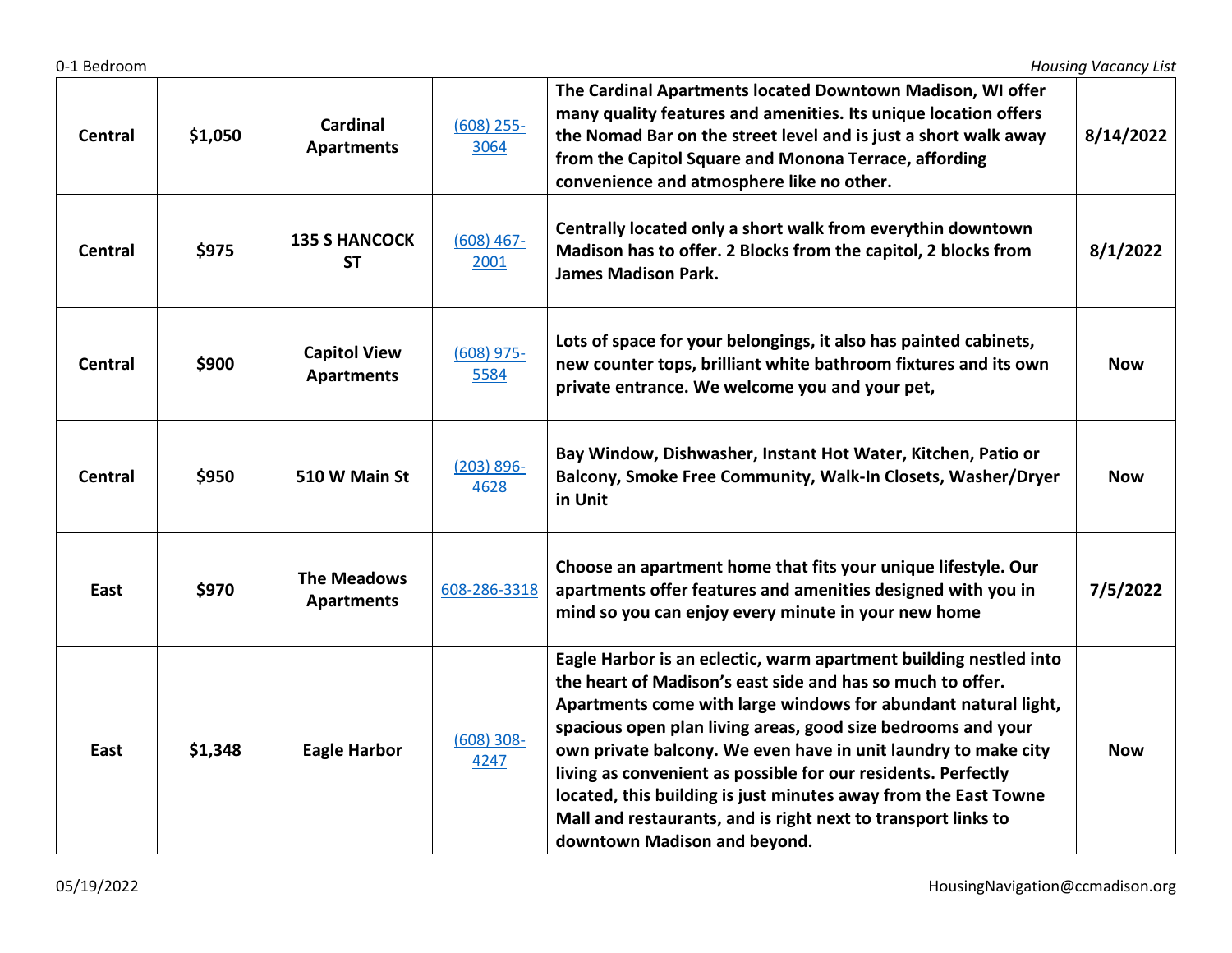| East             | \$995       | <b>Heather Ridge</b>            | $(608) 509 -$<br>7587 | The location offers easy access to the interstate or downtown and<br>convenient access to the bus line. Ample off-street parking is<br>available for all residents. Underground parking is an option. Cats<br>are allowed                                                                                                 | <b>Now</b> |
|------------------|-------------|---------------------------------|-----------------------|---------------------------------------------------------------------------------------------------------------------------------------------------------------------------------------------------------------------------------------------------------------------------------------------------------------------------|------------|
| East             | \$950       | <b>Briarwood</b>                | $(608)$ 244-<br>8727  | Simply efficient. As the name suggests, our Studio apartments are<br>built with just enough space in mind to live comfortably without<br>hurting your budget. The Studio takes advantage of the openness<br>of the main living room space, while the breakfast bar and<br>kitchen nook keep the apartment flowing freely. | <b>Now</b> |
| East             | \$1,125     | Stonewood<br><b>Villiage</b>    | 855-442-4946          | When you live at Stonewood Village, you'll be next to dozens of<br>city parks, great restaurants and the East Towne Mall, featuring<br>all of your favorite brands and stores. Multiple units available.                                                                                                                  | 7/4/2022   |
| East             | \$825 - 880 | Ridgecrest<br><b>Apartments</b> | $(608)$ 949-<br>9206  | Conveniently located just minutes from downtown Madison,<br>enjoy nearby shopping, dining and entertainment.                                                                                                                                                                                                              | <b>Now</b> |
| <b>Fitchburg</b> | \$915       | <b>The Fairways</b>             | 608-271-5955          | COMFORTABLE. RELAXED. HOME. Life on a golf course is life in a<br>park. Big trees. Nothing to disturb the quiet except an occasional<br>cricket. Pleasant views that never end. Its comfortable. Relaxed.<br>It's home.                                                                                                   | <b>Now</b> |
| <b>Fitchburg</b> | \$794       | <b>Nakoma Heights</b>           | 608-271-0611          | Surround yourself with the natural beauty of majestic oaks on ten<br>acres of rolling hills. Enjoy the park-like atmosphere or take a<br>refreshing swim in the pool. You will find it very easy to make<br>yourself at home.                                                                                             | 8/15/2022  |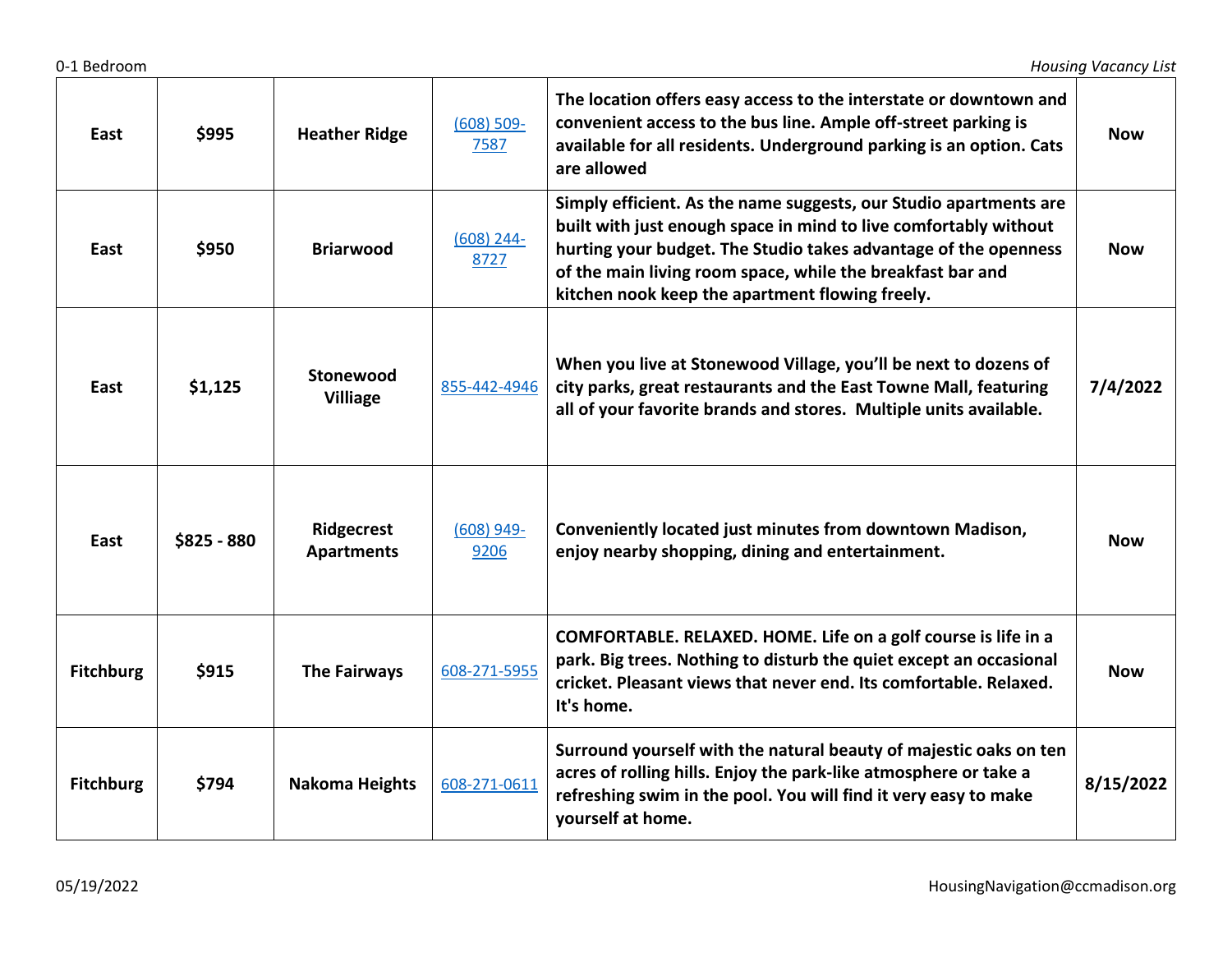| <b>Fitchburg</b> | \$979          | <b>Chalet Gardens</b>                            | 608-271-8601         | Surround yourself with nature, lush landscaping and mature<br>trees. Chalet Gardens is a friendly community located on over<br>eight acres in a park-like setting. We have chalet style apartments<br>and cottages to suit your lifestyle and place you close to everyday<br>needs. Conveniently located off Verona Road with easy access to<br>the beltline, Epic, Capital City Bike Trail, Bus Stop and more.                     | 6/1/2022   |
|------------------|----------------|--------------------------------------------------|----------------------|-------------------------------------------------------------------------------------------------------------------------------------------------------------------------------------------------------------------------------------------------------------------------------------------------------------------------------------------------------------------------------------------------------------------------------------|------------|
| <b>Fitchburg</b> | \$1,000        | <b>The Pines</b>                                 | 877-902-0812         | Our convenient location in the Hatchery Hill Neighborhood, near<br>the restaurants and shopping will accommodate the needs of<br>your lifestyle. Work up a sweat in our newly updated fitness<br>center or meet your neighbors in the summer for a dip in our<br>pool. Great location just minutes from shopping, entertainment,<br>dining, schools and more! Certian units may have income<br>restrictions, call for more details. | 6/30/2022  |
| <b>Fitchburg</b> | \$950 - 995    | <b>Valley View</b>                               | $(608)$ 318-<br>4426 | Nestled in Fitchburg, just minutes from Madison city center and<br>the University of Wisconsin, Valley View offers the location and<br>lifestyle to meet your needs. Features of this Fitchburg apartment<br>include on-site professional management, online rent payment,<br>and 24-hour maintenance requests are available.                                                                                                       | <b>Now</b> |
| <b>Fitchburg</b> | \$915 - \$1109 | <b>Limestone Ridge</b>                           | $(608)$ 301-<br>5987 | HEAT INCLUDED, Full-size in unit Washer and Dryer, Energy Star<br>Stainless Steel Appliances, Smoke Free Community, managed by<br><b>Oakbrook Residential</b>                                                                                                                                                                                                                                                                       | <b>Now</b> |
| <b>Middleton</b> | \$1,020        | <b>Arbor Lakes at</b><br><b>Middleton</b>        | $(608)$ 319-<br>1890 | Arbor Lakes has quick access to downtown Madison, the<br>University of Wisconsin-Madison, and all of the entertainment<br>the area provides. Your future home comes with air conditioning,<br>heating, ceiling fans, and storage units. Each apartment also<br>comes cable ready. Experience Wisconsin at its best with our<br>comfortable, pet-friendly homes.                                                                     | <b>Now</b> |
| <b>Middleton</b> | \$899          | <b>The Brittany</b><br>Apartment<br><b>Homes</b> | 844-598-7958         | You'll find this community on Sweeney Dr. in Middleton. From<br>pricing to features, the leasing staff will assist you in finding your<br>perfect home. Drop by the leasing office to learn more about our                                                                                                                                                                                                                          | 7/15/2022  |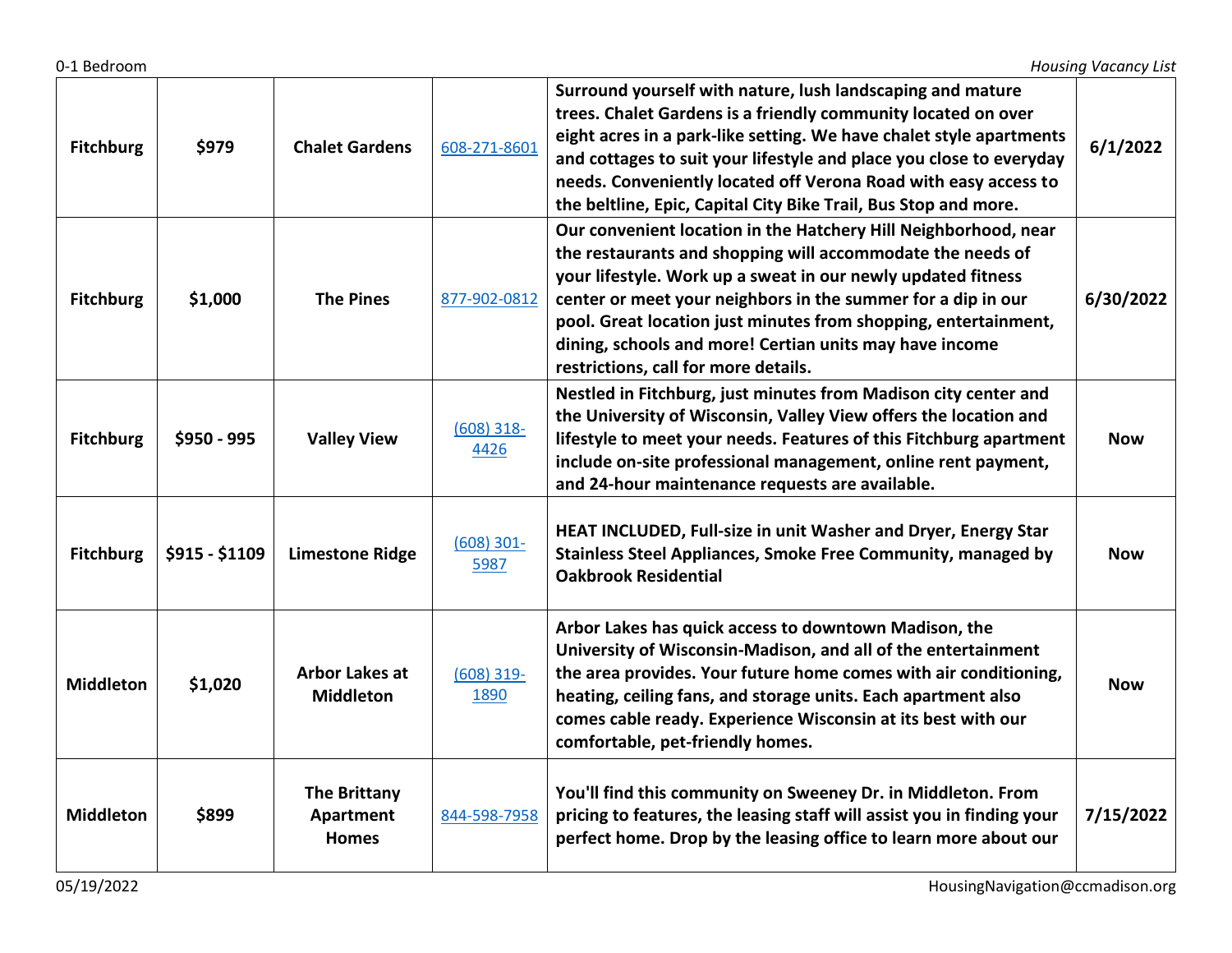|                  |             |                                              |                      | community and find your new home at The Brittany Apartment<br>Homes.                                                                                                                                                                                                                                                                                                                                                                                                                                |            |
|------------------|-------------|----------------------------------------------|----------------------|-----------------------------------------------------------------------------------------------------------------------------------------------------------------------------------------------------------------------------------------------------------------------------------------------------------------------------------------------------------------------------------------------------------------------------------------------------------------------------------------------------|------------|
| <b>Middleton</b> | \$980       | <b>Highland Ridge</b>                        | 844-343-2283         | Enjoy hiking and biking trails through the forest wetland and<br>prairie. Grocery stores and restaurants are right down the hill. We<br>are located within the attendance area of Sauk Trails Elementary<br>School and Kromrey Middle School, part of the top-rated<br><b>Middleton-Cross Plains Area School District.</b>                                                                                                                                                                          | <b>Now</b> |
| <b>North</b>     | \$795       | 2501<br><b>BRENTWOOD</b><br><b>PKWY</b>      | $(608)$ 251-<br>8777 | This one bed one bath apartment is available $6/16/22 - 8/31/22$<br>at a current rate of \$795/month + utilities with a 1 year renewal<br>option at market rent. Charming one-bedroom available on<br>Madison's north side. Features a spacious living room and on-site<br>laundry. Close to the bus line, bike path, and within walking<br>distance to restaurants and shopping. Call for an appointment<br>today!                                                                                 | 6/16/2022  |
| <b>North</b>     | \$940       | <b>2301 COLUMBUS</b><br>LN                   | $(608)$ 251-<br>8777 | 1 Bedroom 1 bath available 5/3/22 - 6/30/22 for \$940/month<br>plus utilites with a one year renewal option at market rate.<br>Located on the East side of Madison, this property offers a<br>combination of style and livability. It's also close to several parks<br>restaurants and shopping. Contact us today to setup a showing!<br>** Pets Welcome but Restrictions Apply**                                                                                                                   | <b>Now</b> |
| <b>North</b>     | \$502 - 997 | <b>The Oscar Family</b><br><b>Apartments</b> | $(608)$ 292-<br>9739 | Apartments at The Oscar are available both at market rates and<br>under Section 42 Affordable Housing. The Oscar Apartments is<br>home to 55 apartments, including one bedroom, two bedroom<br>and three bedroom styles. The Oscar is ideally located as a<br>convenient place to call home, with excellent access to multiple<br>public transportation routes and several stores and restaurants.<br>This location is estimated to open August 2022. Please call today<br>to reserve a unit today! | 8/1/2022   |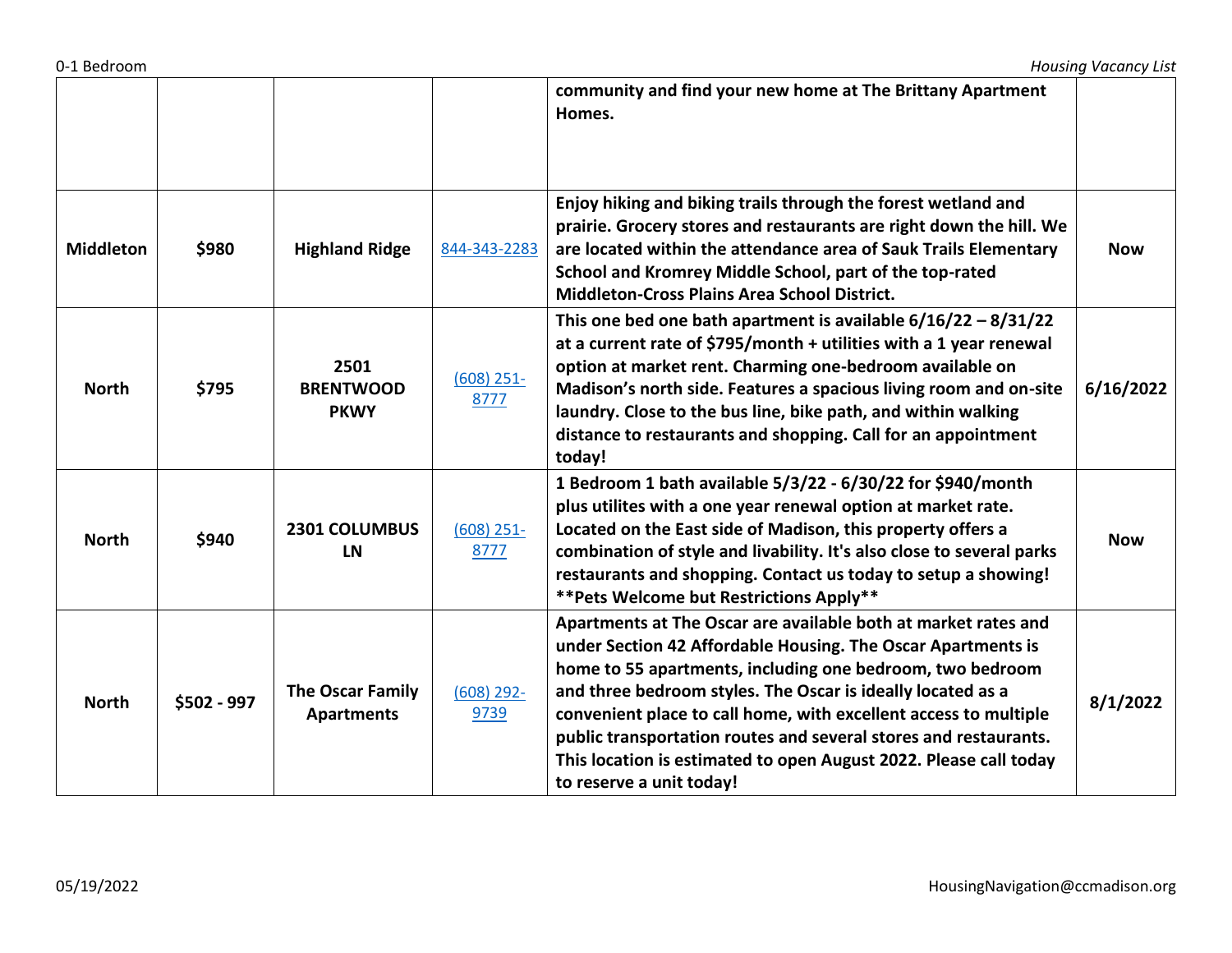| <b>North</b> | \$1,020 | Morningside on<br>the Green                               | 833-320-8423          | Morningside on the Green offers you spacious one, two, and<br>three bedroom apartment home living nestled along a nature<br>conservancy in a truly beautiful setting. Enjoy the sparkling pool,<br>fitness center, or a stroll on the nearby bike or walking trails. Call<br>for an appointment today.                                                                                                                                                                                                                                | 9/1/2022 |
|--------------|---------|-----------------------------------------------------------|-----------------------|---------------------------------------------------------------------------------------------------------------------------------------------------------------------------------------------------------------------------------------------------------------------------------------------------------------------------------------------------------------------------------------------------------------------------------------------------------------------------------------------------------------------------------------|----------|
| <b>North</b> | \$999   | <b>Sherman Glen</b><br><b>Senior</b><br><b>Apartments</b> | $(203)$ 318-<br>4675  | community for independent active adults, 55 or better. At<br>Sherman Glen Apartments, our active residents are encouraged<br>to socialize and participate in their community.<br>The property is conveniently located across from Northgate<br>Shopping Center, with easy access to the Madison metro bus<br>system. Sherman Glen residents receive free annual memberships<br>to the North East side Senior Coalition, which offers education,<br>assistance, transportation and social programs. Households must<br>income qualify. | Soon     |
| <b>North</b> | \$835   | Elka Lane<br><b>Apartments</b>                            | $(844) 869 -$<br>4908 | One bedrooms located on second floor with balcony off living<br>room. Coin op. laundry rooms on the first floor. Private, personal<br>storage space within each apartment. Garage rental available for<br>vehicle parking.                                                                                                                                                                                                                                                                                                            | 6/1/2022 |
| <b>North</b> | \$995   | <b>Cherry Tree</b><br><b>Crossing</b>                     | 844-894-9684          | Cherry Tree is close to a variety of retail stores, American Parkway, East<br>Towne Mall, Madison College, Globe University and many restaurants<br>and parks. We have easy access to the interstate or downtown and<br>convenient access to the bus line. Ample off-street parking is available<br>for all residents. Underground parking is an option. Cats are allowed.                                                                                                                                                            | 8/1/2022 |
| South        | \$895   | <b>358 E LAKESIDE ST</b>                                  | $(608)$ 251-<br>8777  | Location, location, location! This 6 unit building is situated right on the<br>lake with beautiful views of Madison that you can enjoy from the<br>backyard. Living right off of John Nolen Drive makes it easy to get<br>downtown or to hop onto the Beltline. These beautiful one bedrooms<br>won't last long. Make one your new home today! Security deposit is<br>equal to one month's rent. FULL MONTH'S SECURITY DEPOSIT IS<br><b>REQUIRED.</b>                                                                                 | 9/1/2022 |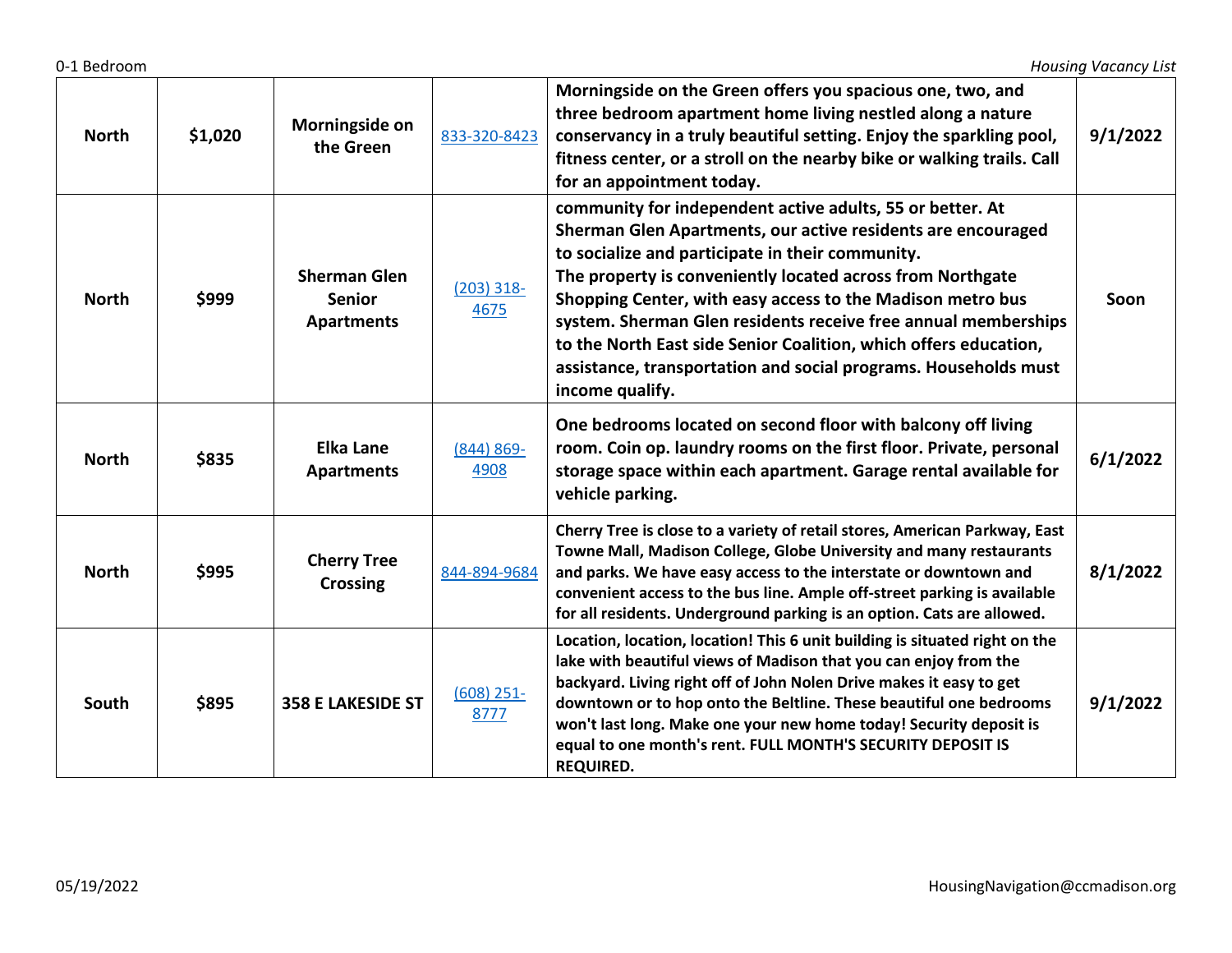| South | \$850 - \$900 | <b>Seven Oaks</b><br><b>Apartments</b> | 608-440-8932         | Seven Oaks Apartments is conveniently located in Madison, WI.<br>Exercise on state-of-the-art equipment, enjoy our spacious<br>community room with an attached kitchen, and use the FREE<br>internet in your home and on new computers in the Business<br>Center while children play on our newly installed playground.                                                                                                                                                                                                                                                                          | <b>Now</b> |
|-------|---------------|----------------------------------------|----------------------|--------------------------------------------------------------------------------------------------------------------------------------------------------------------------------------------------------------------------------------------------------------------------------------------------------------------------------------------------------------------------------------------------------------------------------------------------------------------------------------------------------------------------------------------------------------------------------------------------|------------|
| South | \$930         | <b>Park House</b><br><b>Apartments</b> | $(608)$ 255-<br>3064 | Park House Apartments is an updated prairie-style apartment<br>community, designed by Herb Fritz, a student of Frank Lloyd<br>Wright, with lots of unique amenities in its spacious studio, one,<br>and two bedroom apartment homes. When you're not relaxing in<br>your spacious apartment, you'll be able to enjoy the rooftop<br>patios that offer breathtaking views of the city. Start your vehicle<br>in the underground parking garage, or hop on the nearby bus-<br>line, and in just five minutes you'll be able to study at the UW<br>Campus or explore charming downtown Madison, WI. | 6/30/2022  |
| South | \$974 - 1097  | <b>Sycamore Woods</b>                  | $(833)$ 228-<br>0079 | In 2015 Sycamore Woods was proud to accept the "Property of<br>the Year Award" from the South Central Wisconsin Apartment<br>Association! A major property renovation was completed in 2014.<br>All units were updated with high-end finishes including custom<br>kitchen cabinets, imported granite, custom redesigned<br>bathrooms, vinyl plank flooring, brush nickel fixtures, and LED<br>lighting throughout.                                                                                                                                                                               | <b>Now</b> |
| South | \$850         | <b>The Ridge</b>                       | $(608)$ 478-<br>4406 | Affordable and adorable this classic style apartment has carpet<br>throughout and white appliances in the kitchen. Deposit: \$725,<br>Cats and Dogs welcome, Coin Laundry on site. Non-Smoking<br>home. Water, trash, parking, and heat are included. Tenant only<br>pays for electric and renter's insurance. Multiple units available.                                                                                                                                                                                                                                                         | 7/8/2022   |
| South | $$800 - $825$ | Oakridge<br><b>Apartments</b>          | 844-280-3446         | Oakridge Apartments offers a combination of style, comfort, and<br>livability. This community is located on Cypress Way in Madison.<br>The leasing staff is eager for your visit. At Oakridge Apartments<br>you're right at home.                                                                                                                                                                                                                                                                                                                                                                | <b>Now</b> |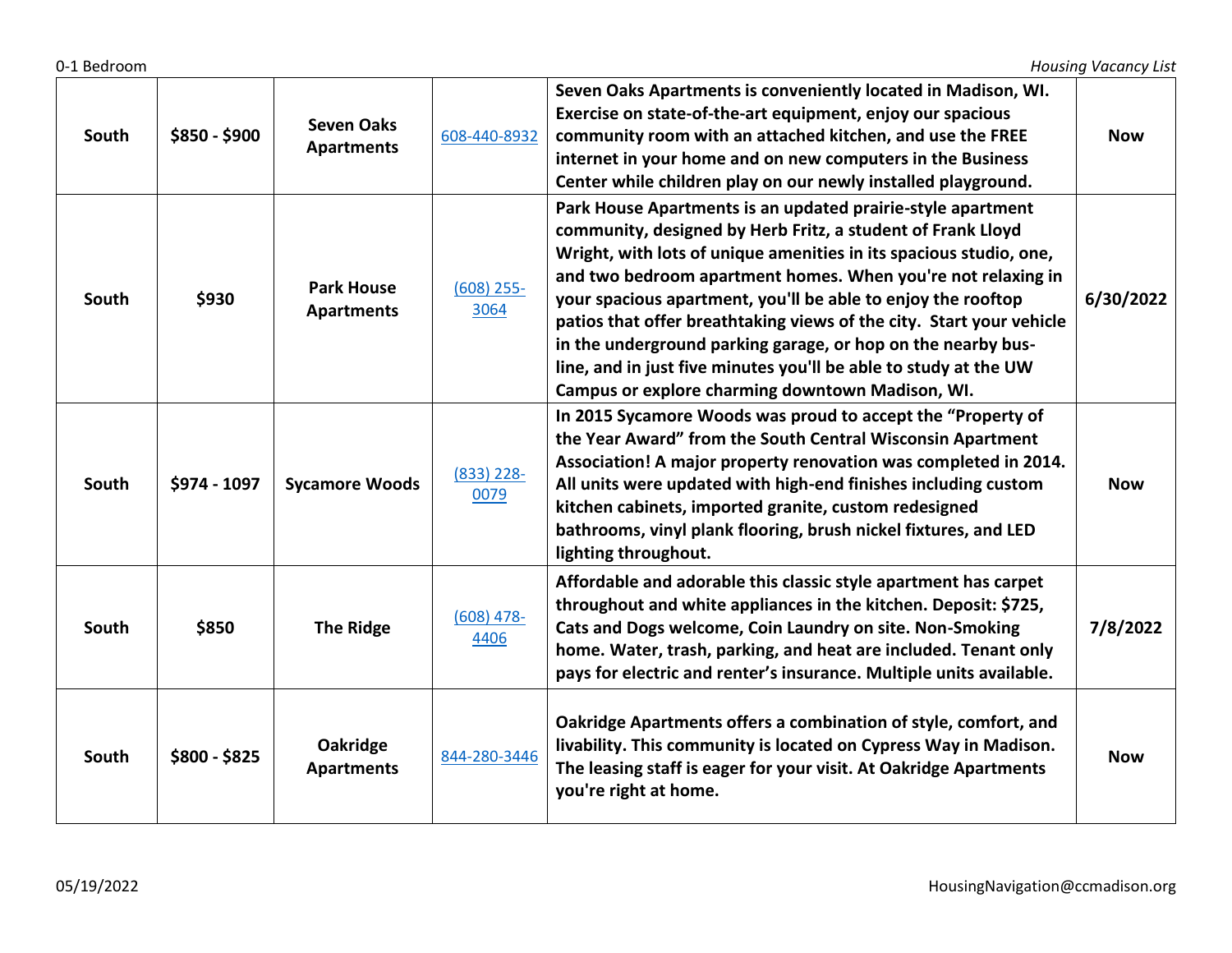| South              | \$875        | <b>Maple Glen</b><br>Apartment<br><b>Homes</b> | 608-504-2249          | Affordable and spacious apartment homes in a beautiful park-like<br>setting. We have lots of open green space with mature<br>landscaping and trees scattered throughout the community. Our<br>apartments are a quick commute to campus, the Westside or the<br>east side of Madison and is located on a busline.                           | Soon       |
|--------------------|--------------|------------------------------------------------|-----------------------|--------------------------------------------------------------------------------------------------------------------------------------------------------------------------------------------------------------------------------------------------------------------------------------------------------------------------------------------|------------|
| South              | \$918 - 1060 | <b>Brighton Square</b>                         | 608-218-5987          | Brighton Square's stately pines and beautifully landscaped<br>grounds provide a quiet oasis just minutes from downtown<br>Madison and the University of Wisconsin. Extra storage space is<br>available - plus free heat and water service make Brighton Square<br>Apartments an exceptional value.                                         | 5/30/2022  |
| South              | \$950        | Liberty<br><b>Apartments</b>                   | $(844) 508 -$<br>6611 | 1 Month Free. Terms and Conditions apply. Only valid with 12<br>month lease. Newly Renovated Apartments in the heart of<br>Madison, WI!                                                                                                                                                                                                    | <b>Now</b> |
| South              | \$1,029      | <b>River Bend</b><br><b>Apartments</b>         | $(608)$ 313-<br>5312  | City destinations are only a few minutes away where you can<br>enjoy restaurants, museums, botanical gardens or plentiful<br>shopping. River Bend's fabulous amenities include garage parking,<br>a washer and dryer in every unit and free heat and hot water.                                                                            | Soon       |
| South              | \$925        | <b>Park Villiage</b><br><b>Apartments</b>      | $(608)$ 527-<br>0300  | On-site exercise center. Cats allowed: \$100 pet fee (non-<br>refundable). \$100 pet deposit (refundable). \$35 pet rent for 1 cat,<br>\$50 for 2. Maximum of 2 pets allowed per apartment. Call for<br>more information                                                                                                                   | 8/5/2022   |
| <b>Sun Prairie</b> | \$1,200      | <b>The McHenry</b>                             | 608-242-1700          | The McHenry, named after the strong foundation on which it lies,<br>showcases a community connection unlike any other. The<br>convenience of its Main Street location will entice you to call this<br>home. You'll also appreciate its definitive, high-end interior<br>finishes such as stainless steel appliances, gas range and granite | 7/1/2022   |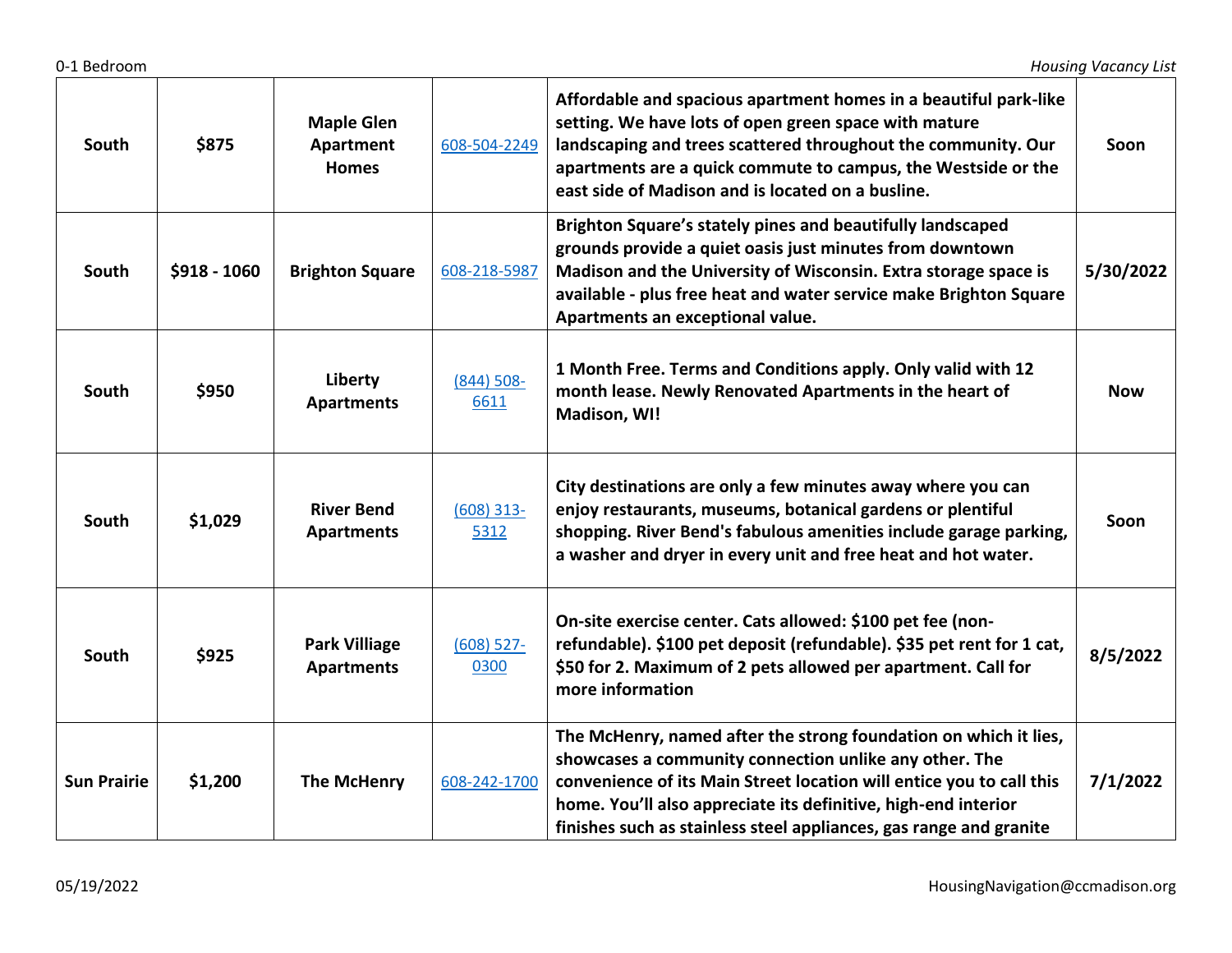|                    |         |                                         |                      | countertops. Contact us today to reserve your apartment at The<br>McHenry.                                                                                                                                                                                                                                                                                                                                                                                                                                                                                                             |            |
|--------------------|---------|-----------------------------------------|----------------------|----------------------------------------------------------------------------------------------------------------------------------------------------------------------------------------------------------------------------------------------------------------------------------------------------------------------------------------------------------------------------------------------------------------------------------------------------------------------------------------------------------------------------------------------------------------------------------------|------------|
| <b>Sun Prairie</b> | \$950   | <b>Canterbury Court</b>                 | $(608)$ 453-<br>4038 | ample closet and storage space, a large patio or balcony for<br>relaxing and container gardening. Contact us today to schedule a<br>showing                                                                                                                                                                                                                                                                                                                                                                                                                                            | <b>Now</b> |
| <b>Sun Prairie</b> | \$842   | The Element on<br><b>Main</b>           | 844-888-0105         | Located on 4 acres; basketball court, picnic area with grill, large climb<br>and play with swing set. New in 2019 and Nowopen a great Splash Pad<br>for everyone to enjoy the summer warm weather. We have all new<br>appliances, flooring, and much more. Our community room has a brand<br>new laundry area, work out room, and computer room.                                                                                                                                                                                                                                       | <b>Now</b> |
| Verona             | \$950   | <b>6396 NESBITT RD</b>                  | $(608)$ 251-<br>8777 | Located just outside of Madison this cozy 1-bedroom apartment offers<br>country living while still being close to the city and only minutes from<br>the shopping center on Fitchrona Rd. Laundry on-site, storage and<br>parking included. ** Pets Welcome**                                                                                                                                                                                                                                                                                                                           | 9/1/2022   |
| West               | \$1,020 | <b>Big Sky</b>                          | 608-833-1492         | Our one bedroom flats have a spacious living room and convenient<br>kitchen with breakfast bar and tons of closet space. This floorplan is<br>hard to come by, so snag the one or two we might have available each<br>year! Appliances provided are fridge, stove, dishwasher and garbage<br>disposal. You may take advantage of a free storage closet as well!<br>Laundry rooms in each wing! Water, hot water, sewer, trash and off-<br>street parking included. Cats (2 max) allowed at no extra charge! Quiet<br>community with a fantastic location just minutes from everything. | <b>Now</b> |
| West               | \$725   | 402<br><b>CHAMBERLAIN</b><br><b>AVE</b> | $(608)381 -$<br>9407 | Rent the entire residence from 5/26/2022-8/12/2022; \$725/mo plus<br>utilities. Contact Teckler by email: muvuti@wisc.edu or by phone:<br>(608)381-9407. Heat included This 1 bedroom apartment is within<br>walking distance to the UW Vet School and the Engineering<br>Department. Classically designed with a galley style kitchen, pantry<br>area, good size bedroom, shower/tub combo and carpet throughout.<br>Each unit comes with an individual storage locker. Park underground<br>for a little extra per month.                                                             | 5/26/2022  |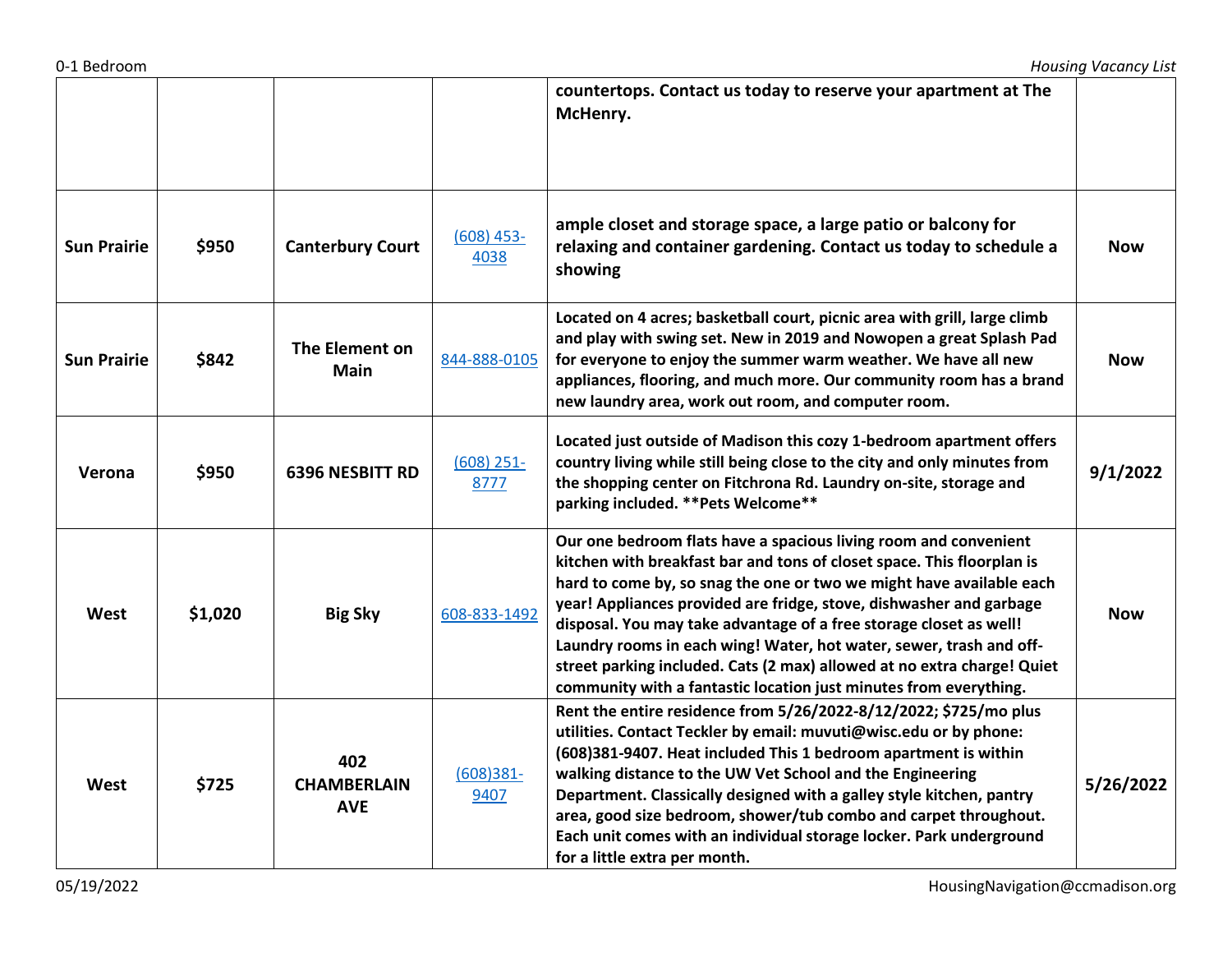| West | \$895       | <b>6210 MINERAL</b><br><b>POINT RD</b> | $(608)$ 251-<br>8777 | Enormous one bedroom apartment just off of Mineral Point Road.<br>Located just minutes from downtown Madison the beltline and West<br>Towne Mall. This apartment features a spacious floor plan dining area<br>on-site laundry and much more. Isle of View Apartments are Smoke/Pet<br><b>Free Apartments</b>                             | 6/1/2022   |
|------|-------------|----------------------------------------|----------------------|-------------------------------------------------------------------------------------------------------------------------------------------------------------------------------------------------------------------------------------------------------------------------------------------------------------------------------------------|------------|
| West | \$865       | 338 ISLAND DR                          | $(608)$ 251-<br>8777 | Great units located off of Mineral Point Rd. Large floor plans that boast<br>a variety of amenities including open kitchen, spacious living room,<br>private patio off the bedroom, A/C, tons of cabinet space, laundry on<br>site, and covered parking available. (This is a lower level unit)                                           | 8/1/2022   |
| West | \$1,100     | <b>High Point</b><br><b>Woods</b>      | 608-807-4380         | Step into the woods High Point Woods Apartment Homes.<br>Experience the impeccable service you deserve and the lavish<br>amenities you desire. High Point Woods Apartments has been a<br>smoke free property since December 1, 2013.                                                                                                      | 6/6/2022   |
| West | \$1,179     | <b>University Bay</b>                  | 844-485-8095         | Enjoy University Bay's prime location by living on the near West<br>side of campus! no pets.                                                                                                                                                                                                                                              | <b>Now</b> |
| West | \$935 - 965 | Country<br><b>Meadows</b>              | 844-282-7563         | The 6840 Schroeder Rd. location in the 53711 neighborhood of<br>Madison has much to offer its residents. A wide variety of<br>amenities are available. Some of these include: smoke-free<br>options, convenient on-site parking options, and guest<br>apartments. Stop by the leasing office to talk about renting your<br>new apartment. | 7/1/2022   |
| West | \$949       | 1041 McKenna<br><b>Blvd</b>            | $(608)$ 238-<br>2044 | 1 bedroom 1 bath 1st floor apartment pet freindly. one off-street<br>parking spot available.                                                                                                                                                                                                                                              | 8/15/2022  |